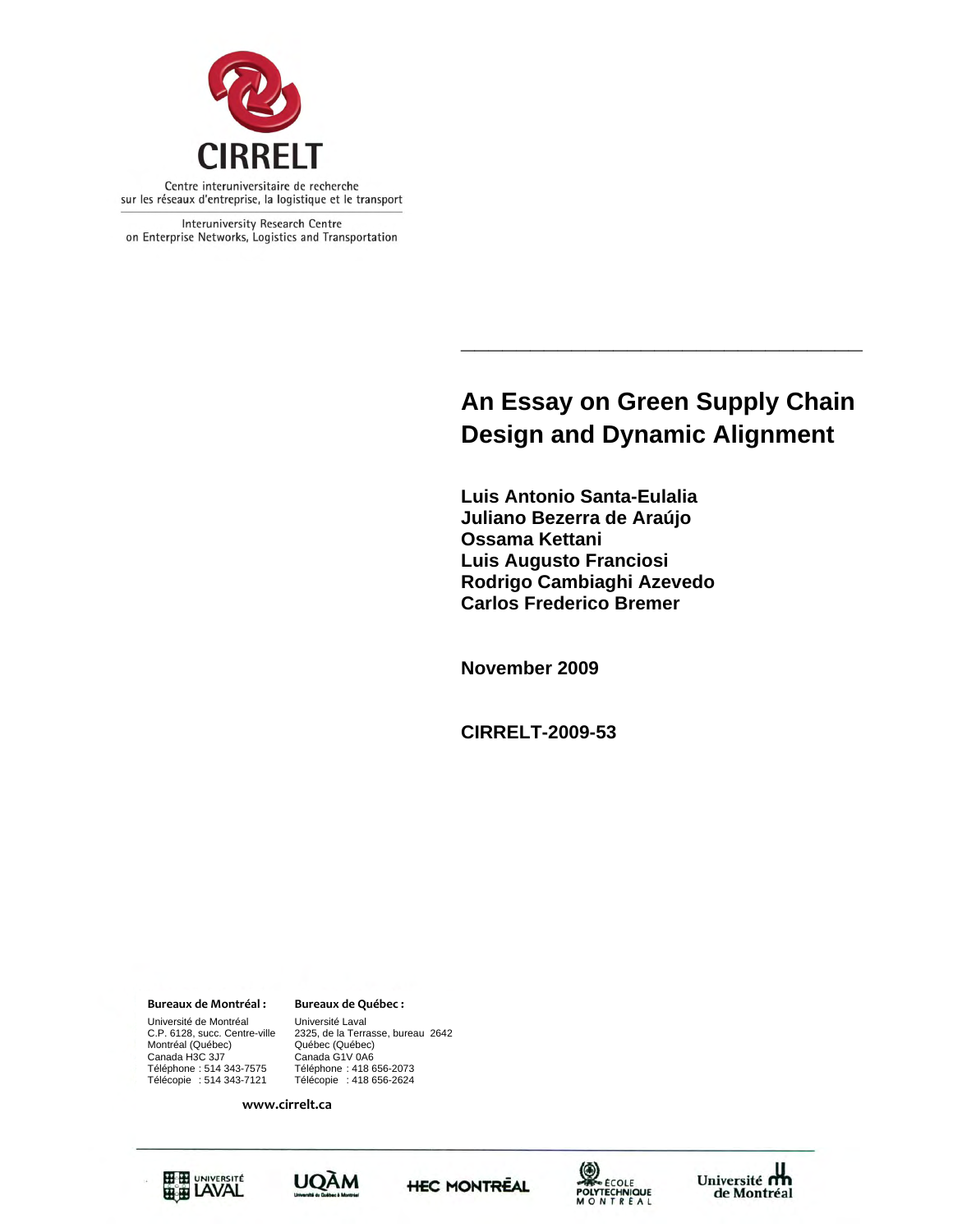## **An Essay on Green Supply Chain Design and Dynamic Alignment**

Luis Antonio Santa-Eulalia<sup>1,2,3</sup>, Juliano Bezerra de Araújo<sup>3,4</sup>, Ossama Kettani<sup>1,5,\*</sup>, Luis Augusto Franciosi<sup>3</sup>, Rodrigo Cambiaghi Azevedo<sup>1,3,6</sup>, Carlos Frederico Bremer<sup>3</sup>

- <sup>1</sup> Interuniversity Research Centre on Enterprise Networks, Logistics and Transportation (CIRRELT)
- $^2$  TÉLUQ, Université du Québec à Montréal, 455, rue du Parvis, Québec, Canada G1K 9H6
- $^3$  Axia Consulting, Av. Nações Unidas, 12551 18° Andar Cj. 1811, CEP 04578-903, São Paulo, Brazil
- <sup>4</sup> Universidade de Sao Paulo, Escola de Engenharia de São Carlos, Av. Trabalhador Saocarlense, 400 Centro, CEP 13566-590, São Carlos, Brazil
- <sup>5</sup> Département des opérations et systèmes de décision, Université Laval, Pavillon Palasis-Prince, bureau 2646, Université Laval, Québec, Canada G1V 0A6, and Modellium Inc., 400, boulevard Jean-Lesage, bureau 260, Québec, Canada G1K 8W1
- 6 Département de génie mécanique, Université Laval, Pavillon Adrien-Pouliot, local 1504, 1065 avenue de la médecine, Québec, Canada G1V 0A6

**Abstract.** New developments in supply chain management bring attention to the fact that companies need to dynamically manage different supply chains together in order to properly respond to divergent customers' buying behaviour. In order to do so, some authors propose that four basic supply chain types exist: fully flexible, agile, lean and continuous replenishment. Each one of these supply chains has different requirements in terms of the structure of their network design. Some need a faster, more adaptive and distributed network of facilities, while others require a rather stable and centralized structure. Nowadays, with the emergence of the green supply chain management paradigm, when designing and realigning supply chains according to customers behaviours, one needs to consider several environmental issues related, for example, to energy use, greenhouse gas emissions, material consumption and waste generation. This paper investigates how different supply chain types serving different customers profiles can manage several network design tradeoffs in order to properly answer some relevant green supply chain management requirements. In order to do so, a theoretical framework combining these three concepts is proposed and discussed.

**Keywords**. Green supply chain, dynamic supply chain alignment, supply chain network design.

**\_\_\_\_\_\_\_\_\_\_\_\_\_\_\_\_\_\_\_\_\_\_\_\_\_\_\_\_\_**

© Copyright Santa-Eulalia, Araújo, Kettani, Franciosi, Azevedo, Bremer and CIRRELT, 2009

Results and views expressed in this publication are the sole responsibility of the authors and do not necessarily reflect those of CIRRELT.

Les résultats et opinions contenus dans cette publication ne reflètent pas nécessairement la position du CIRRELT et n'engagent pas sa responsabilité.

<sup>\*</sup> Corresponding author: Ossama.Kettani@cirrelt.ca

Dépôt légal – Bibliothèque et Archives nationales du Québec, Bibliothèque et Archives Canada, 2009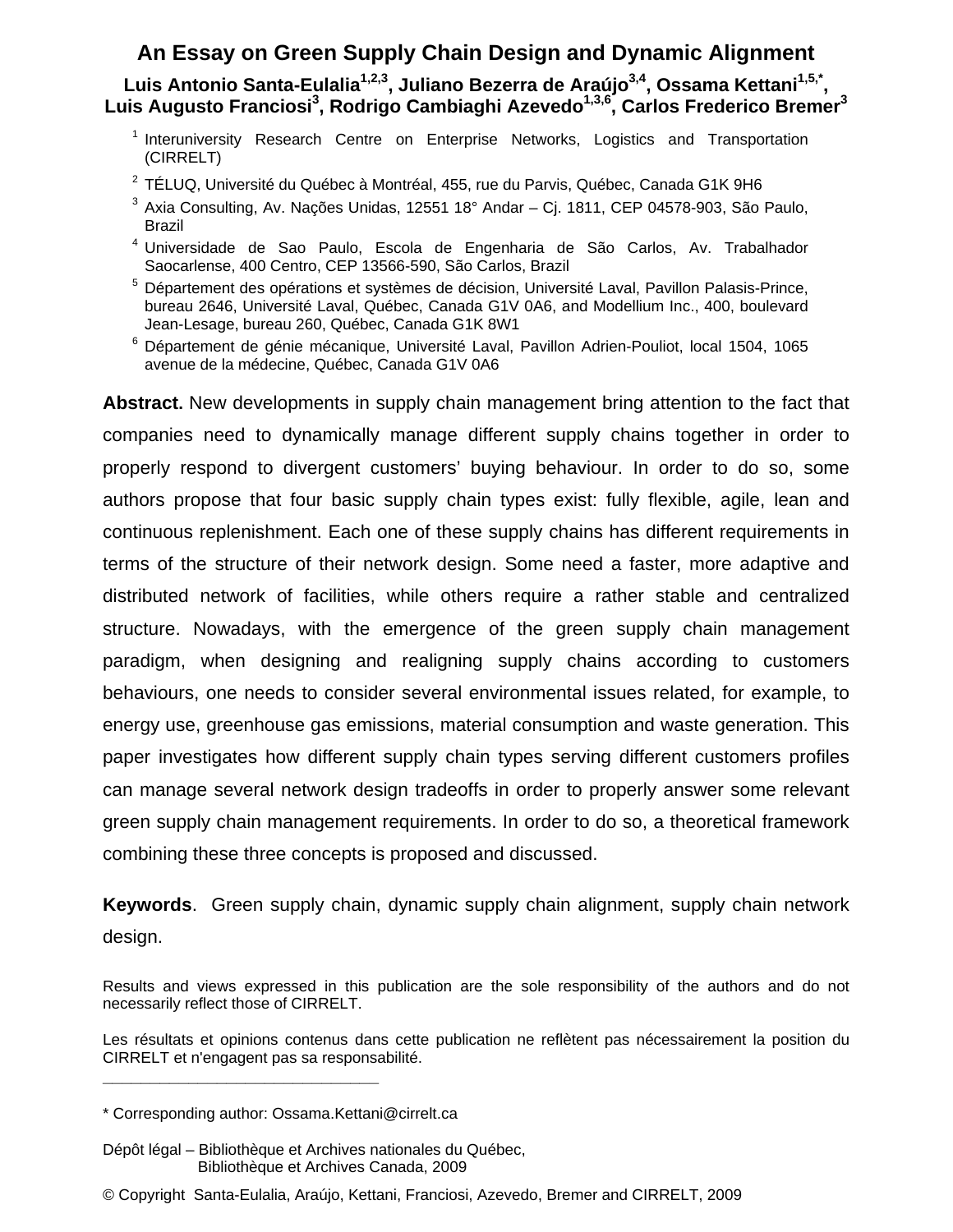## **1 Introduction**

Recent advances in supply chain management put forward the idea that unconscious aspects that define the leadership model, the organizational culture and the behaviour of the value chain's stakeholders are of fundamental importance in delivering superior value to customers (Bremer et al, 2009a). In this sense, by coining the term dynamic supply chain alignment, Gattorna (2006) suggests that it is important to configure value chains in a way to have the capacity to deliver an array of supply chain responses that align with the dominant buying behaviours of customers. Customers are different and have different value requirements.

Traditional approaches define only one servicing strategy for all customer segments (known as "one size fits all"), instead of multiple possibilities. However, companies obtain superior performance by recognizing these differences and by aligning value delivery accordingly (Gattorna, 2006). In practical terms, this concept implies the definition of different servicing strategies for each consumer group including, for example, different levels of communication intensity, collaborative approaches, prices, product quality, and so forth. The author proposes that four generic supply chain types exist: fully flexible, agile, lean and continuous replenishment type.

Value chain alignment can be obtained by rethinking the supply chain. Traditional works in the domain (Cooper et al., 1997) mention that supply chain design and transformation include a discussion on business processes, management components and network structure. For example, based on a practical and academic experience, Bremer et al. (2009b) propose an alignment model for collaborative value networks including a business process reference model and a set of management components comprising principles (e.g., organizational and technological) and a complete transformation methodology. Other interesting and recognized works discuss different business processes or management components, such as Azevedo et al. (2008), SCOR (2006), and Lambert (2004), but they do not explicitly consider the dynamic supply chain alignment principle.

In terms of network design, several works in the literature discuss how to structure supply chains considering decisions involving partners' selection, plant and warehouse locations, facilities capacity definition, products allocation and transportation modes selection (Klibi et al., 2008; Kettani, 2008; Shapiro et al., 2001; Lakhal et al ., 2001; etc.). Usually, analytical and simulation methods are employed. For example, Kettani et al (2008) propose a methodology for supply chain network design to maximize economic added value through optimization procedures, which were encapsulated through a solution called Supply Chain Studio®. This solution is able to deal with very large MIP with concave costs for answering questions related, for example, to how many distribution and production facilities the network should contain and where they should be located, what production/warehousing technologies should be adopted and how much capacity they should have, which transportation model should be employed, and so forth.

Today, these three issues (business processes, management issues and network design) are being discussed according to a new perspective emerging in the business area: the sustainable supply chain management. This concept enlarges the traditional supply chain management paradigm, taking into consideration objectives from the economic, environmental and social dimensions of sustainable development, both from the customers and stakeholders viewpoints (Seuring and Muller, 2008). Many works discuss how to identify best practices and performance indicators for sustainable business (e.g., Hutchins and Sutherland et al., 2008; Wilkerson, 2008; Aberdeen, 2008). In a recent literature review, Seuring and Muller (2008) demonstrated that this topic is gaining attention each day, but it is clear that many efforts are still necessary to transform this concept into a widespread and accepted notion.

Our interest in this paper is to discuss the network design aspect in the context of the dynamic supply chain alignment from a green perspective. To our knowledge, this is an important gap in the academic and professional literature. Also, this combined perspective has not gained enough attention from practitioners. Many questions need to be answered, such as: what are the main trade-offs between green requirements, different supply chain types and network topology? Which supply chain type is more environmental, social and cost effective? How different supply chain types and network topology adhere to the notion of sustainability? Other relevant questions could also be included in this list. For our part, the objective of this essay is to raise some hypotheses and provide some initial understanding concerning the first question. In order to do so, we propose a first conceptual model combining green supply chain, dynamic alignment and network design issues. This is a first step toward a more complete model.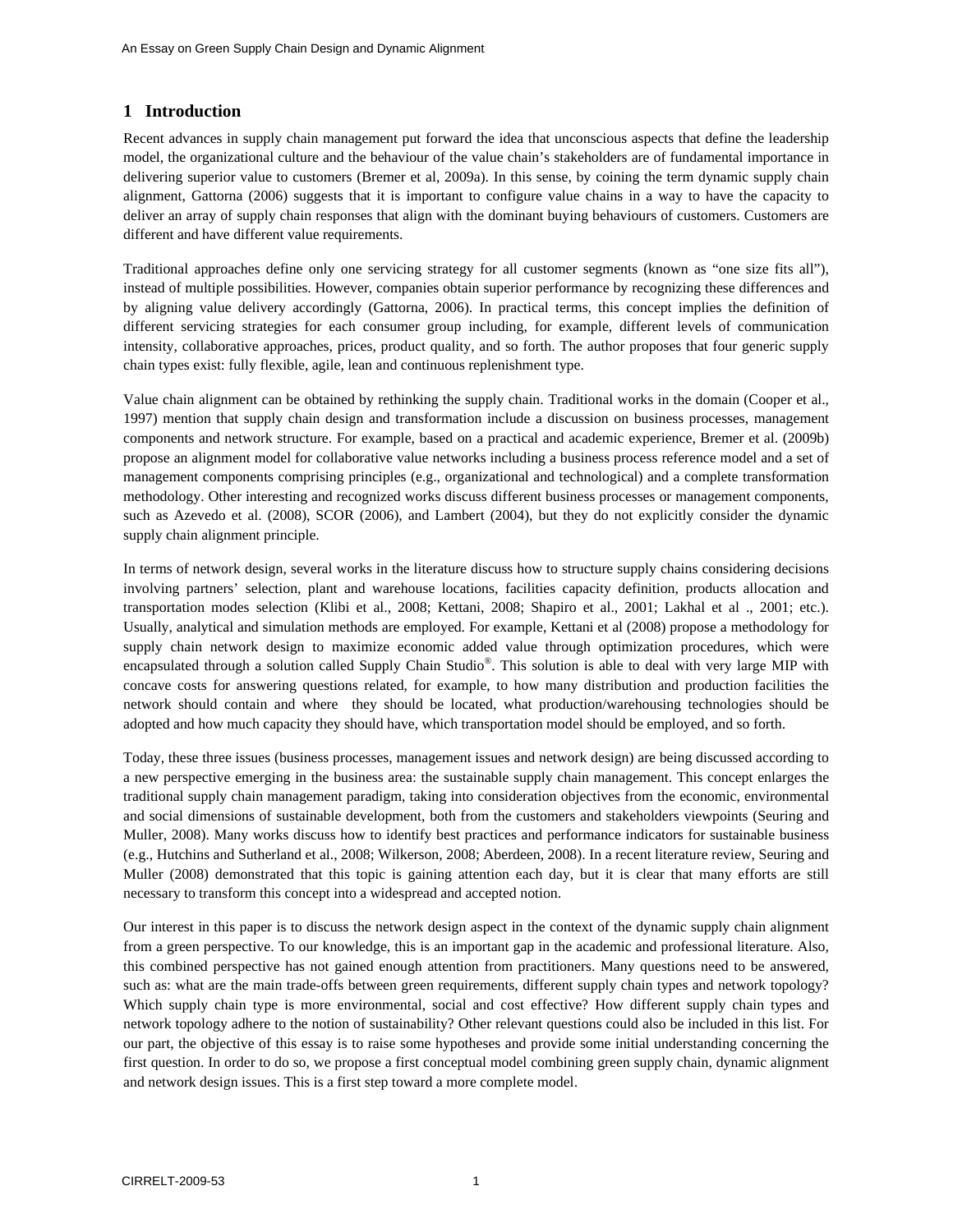This paper is organized as follows. First, Section 2 presents a general overview on the concept of dynamic supply chain alignment. Then, Section 3 presents the concept of supply chain network design, while Section 4 discusses the green supply chain management paradigm. A discussion combining these three concepts is provided in Section 5. Next, Section 6 explains how the proposed framework will help us in some future practical applications. Finally, Section 7 outlines final remarks and conclusions.

## **2 Dynamic Supply Chain Alignment**

According to Gattorna (2006), successful enterprises are those whose strategy, translated into a value proposal, are aligned with the customers' buying behaviour. This alignment occurs when the leadership style and internal capacities (organizational culture, infrastructure, etc.) satisfy different costumers' attributes.

The author explains that managers need to go beyond traditional customer segmentations approaches that typically consider mainly the elementary customers characteristics related to the geographic location and the annual customers' purchase volume. These aspects do not allow for understanding relevant behaviours such as demand variation, required order urgency, sales forecast reliability, changes in terms of allocated orders, willingness to establish long-lasting partnerships, and so on. All these aspects are important for the management of the value chain and for the alignment of the value proposal with the value delivery.

The translation of this concept into practical terms involves the definition of a service package for each identified customer group. This package includes the service differentiation, communication alternatives, the level of collaboration and information sharing, prices, the offered products and their quality, etc. The innovation proposed by Gattorna (2006) consists in the concept that different supply chains types must be set in order to create distinctive service packages for different customer groups.

In this sense, based on the seminal work on personality types from Carl Jung (Jung, 1983), and other complementary works such as Adizes (1985), Gattorna (2006) identified four key behavioural types or 'logic sets' that might exhibit a dominant tendency in the specific interaction between buyers and sellers in supply chains: Producer – P (the force for action, results, speed and focus); Administrator  $- A$  (the opposing force to "D" that represents stability, control, reliability, measurement, logic and efficiency); Developer – D (the force for creativity, change, innovation and flexibility); and Integrator – I (the opposing force to "P", which represents cooperation, cohesion, participation and harmony).

Additionally, based on a research comparing several real case studies, the author concludes that four basic supply chains exist to serve these four basic consumer types: fully flexible, agile, lean and continuous replenishment. Figure 2.1 schematizes these supply chains.



*Figure 2.1: Supply chain types (Gattorna, 2006)*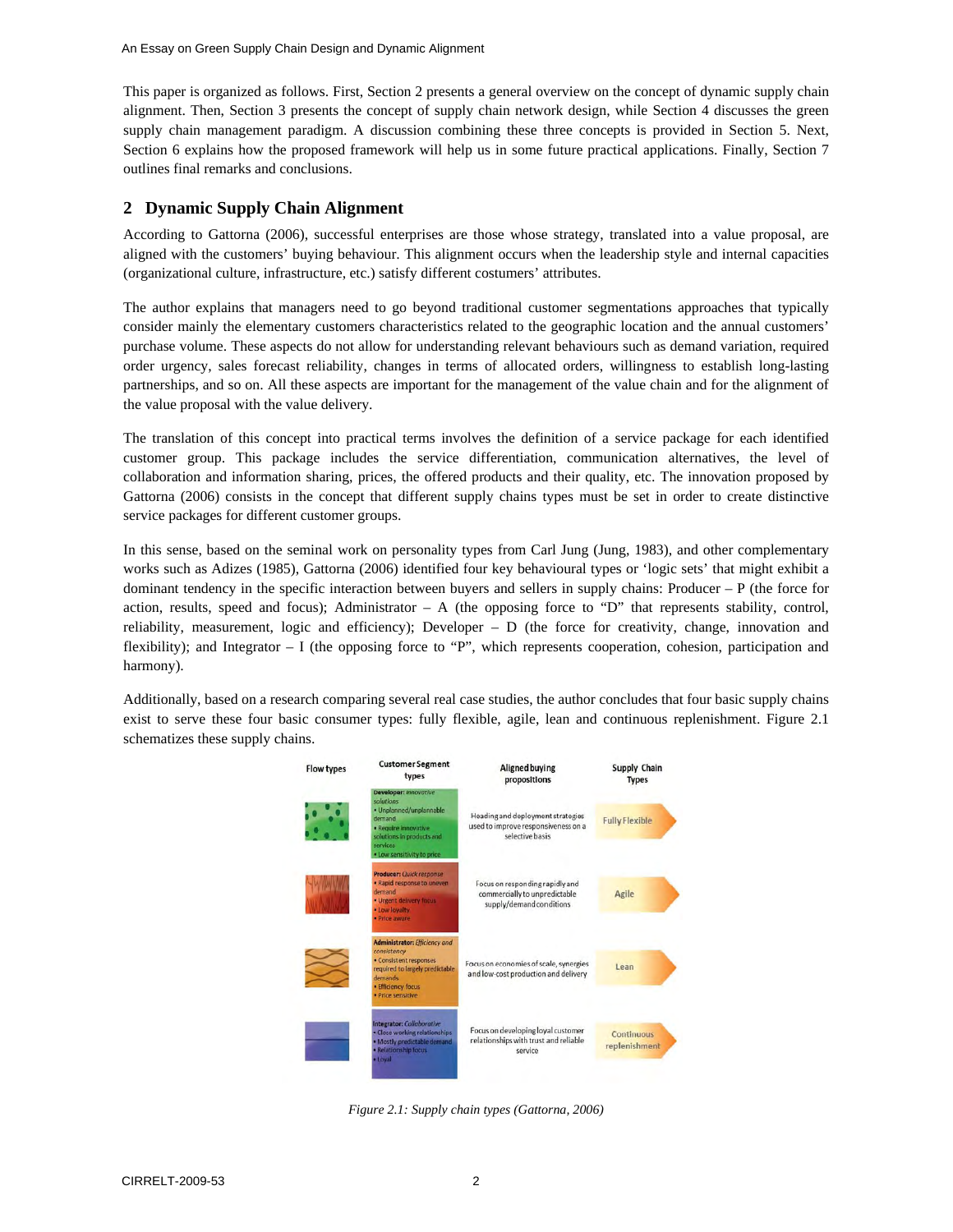The basic idea of Gattorna (2006) is to put people at the center of all supply chains as the key to successful supply chain management. This gives some distinctive characteristics for each supply chain type:

- $\checkmark$  Continuous replenishment supply chains: where relationships matter most;
- $\checkmark$  Lean supply chains: where the focus is on efficiency and lowest cost-to-serve;
- $\checkmark$  Agile supply chains: where quick response is paramount;
- $\checkmark$  Fully flexible supply chains: where nothing is impossible.

When configuring different supply chains, several elements need to be considered. At the strategic level, the supply chain network design is of fundamental importance, as explained in the next subsection.

## **3 Supply Chain Network Design**

The globalization phenomenon and the increasing complexity of business processes greatly contributed to the emergence of network design as a key discipline in supply chain management. By designing and redesigning networks, companies are able to reduce costs and delivery lead-times dramatically, to effectively establish themselves in current and new markets, to properly perform long-term investment plans, as well as to establish solid partnerships with clients and suppliers.

In fact, the supply chain network redefinition is of fundamental importance in some cases, such as:

- $\checkmark$  Companies facing opportunities of expansion and market growth need to make clear decisions concerning the setting up of additional manufacturing capacities, suppliers' selection, and facilities location.
- $\checkmark$  Acquisitions and merges can be seen as interesting opportunities to rationalize resources allocation, to improve efficiency and reduce redundancies.
- $\checkmark$  When facing relevant uncertainties capable of disrupting the supply chain, companies are forced to develop network structures and business practices insuring them with enough robustness and reduced risks (Snyder et al, 2006).

The literature presents many interesting works. Some focuses only on distribution networks (e.g., Syarif et al., 2002), i.e. outbound supply chain network considering lead times, location of distribution facilities and choice of transportation mode. Other works also include manufacturing facilities and supply network (e.g., Lakhal et al., 2001). In this paper, we are mostly concerned about network of factories instead of distribution networks.

In all cases, the supply chain network design represents an important opportunity for companies to reposition their assets, business processes and practices in order to better respond to the requirements of the four supply chain types previously mentioned (Gattorna, 2006). In addition, supply chain network design and redesign can be used to lighten carbon footprints associated with product movements and manufacturing, as well as other green supply chain management requirements, as it will be discussed in the next subsection.

## **4 Green Supply Chain Management**

The sustainable supply chain management phenomenon is nowadays gaining attention worldwide. Supply chains stakeholders (i.e., investors, shareholders, employees, suppliers and customers) are asking whether their organization and the supply chain in which they participate are environmentally and socially responsible.

According to Seuring and Müller (2008), sustainable supply chain management is the "management of material, information and capital flows as well as cooperation among companies along the supply chain while taking goals from all three dimensions of sustainable development, i.e., economic, environmental and social, into account which are derived from customer and stakeholder requirements". Another interesting definition is provided by Pagell and Zhaohui (2009): "sustainable supply chain management is the specific managerial actions that are taken to make the supply chain more sustainable with an end goal of creating a truly sustainable chain". Therefore, for a supply chain to be really sustainable it should provide good results as proposed by the triple bottom line model (Elkington, 1998).

Figure 4.1 represents the nature of some relevant actions to promote sustainable practices across single supply chains and also towards multiple supply chains (Svensson, 2007). It is interesting to note that already existing supply chain management practices also serve as an effective basis for sustainability improvements. However, traditional practices tend to value innovations that are incremental in nature. This strategy is appropriate to make the supply chain "more" sustainable, preferably than "fully" sustainable, as a fully sustainable approach may require a complete reengineering of the whole supply chain.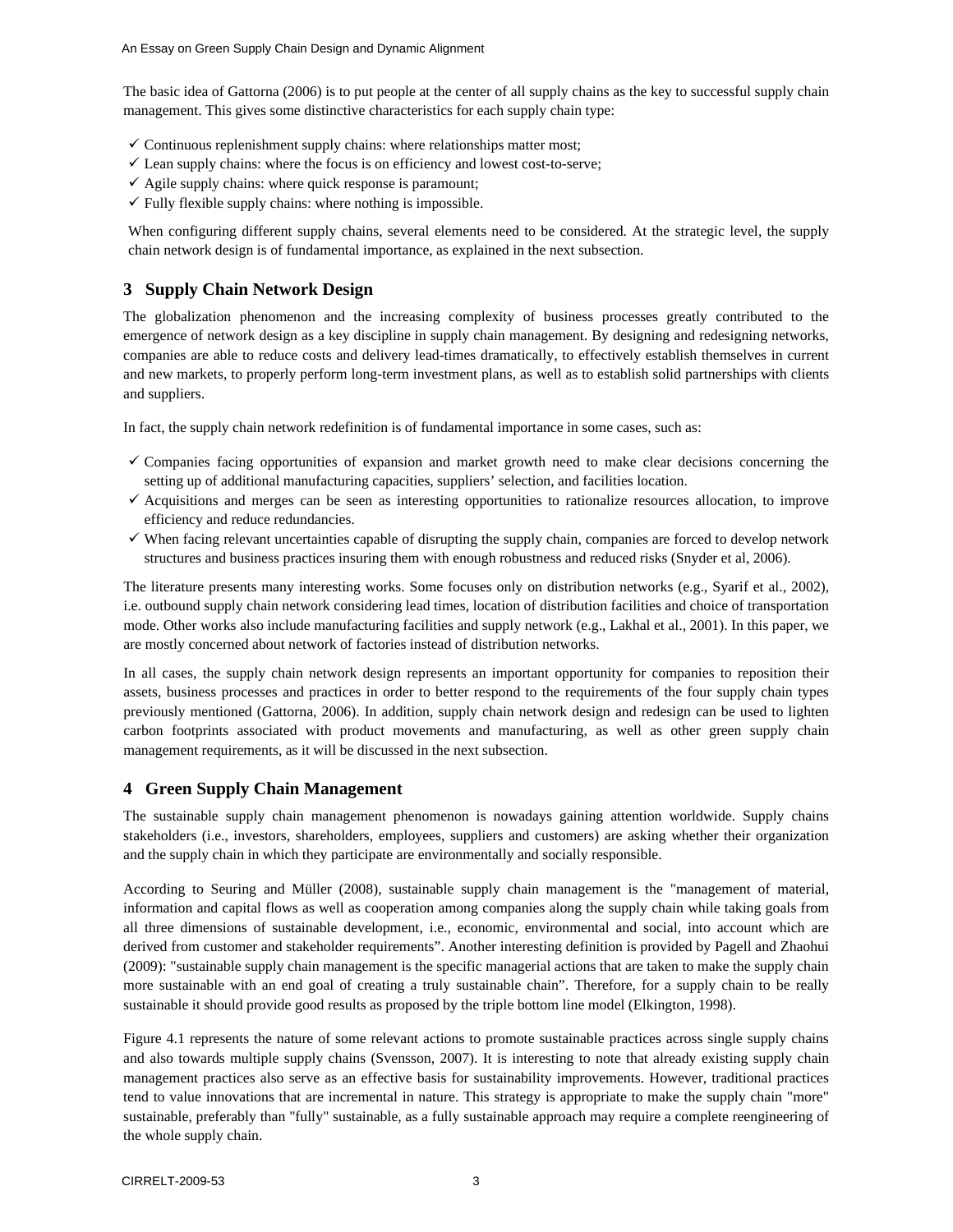#### An Essay on Green Supply Chain Design and Dynamic Alignment



*Figure 4.1: Actions to promote sustainability in consecutive supply chains*

Initiatives involving supply chain reconfiguration and integration are more effective to "fully" improve the supply chain sustainability. The idea is to transform or change supply chain partners, the way value is generated across the supply chain, and how results are measured.

Seuring and Müller (2008) put the responsibility of designing sustainable supply chains in the hands of companies known as "business leaders". Leading companies are companies that usually rule or manage the supply chain, which may or may not have direct contact with consumers.

The advantages of sustainable supply chain initiatives are intrinsically related to the creation of real and sustainable business value. Sustainability can contribute to re-examine processes, materials and operational concepts, which will ultimately increase productivity and support innovation. Thus, more sustainable corporations have better chances to compete and stay in the market on the long run than traditional companies (Pagell and Zhaohui, 2009).

One of the main issues in sustainable supply chain management is the ability to take into account a wide range of subjects across the entire value chain in order to favour all stakeholders to think out of the box. This is considered the main barrier to implement sustainable practices.

The following subsection discusses how supply chain reconfiguration adheres to this context, according to some new studies related to multiple and dynamic supply chain design and alignment perspective.

## **5 Green SC Design and Dynamic Alignment**

Before discussing these three elements together (i.e., dynamic alignment, network design and green aspects), we first combine two domains at a time. First, we inspect how some relevant aspects concerning network design can be related to green issues.

#### **5.1 Green Aspects versus Network Design Criteria**

In order to select the main issues affecting the network design, we were inspired by Baglin et al. (2007). Essentially, these authors mention four relevant criteria: supply chain integration, sourcing, economies of scale and technology. We add capacity utilization to this discussion.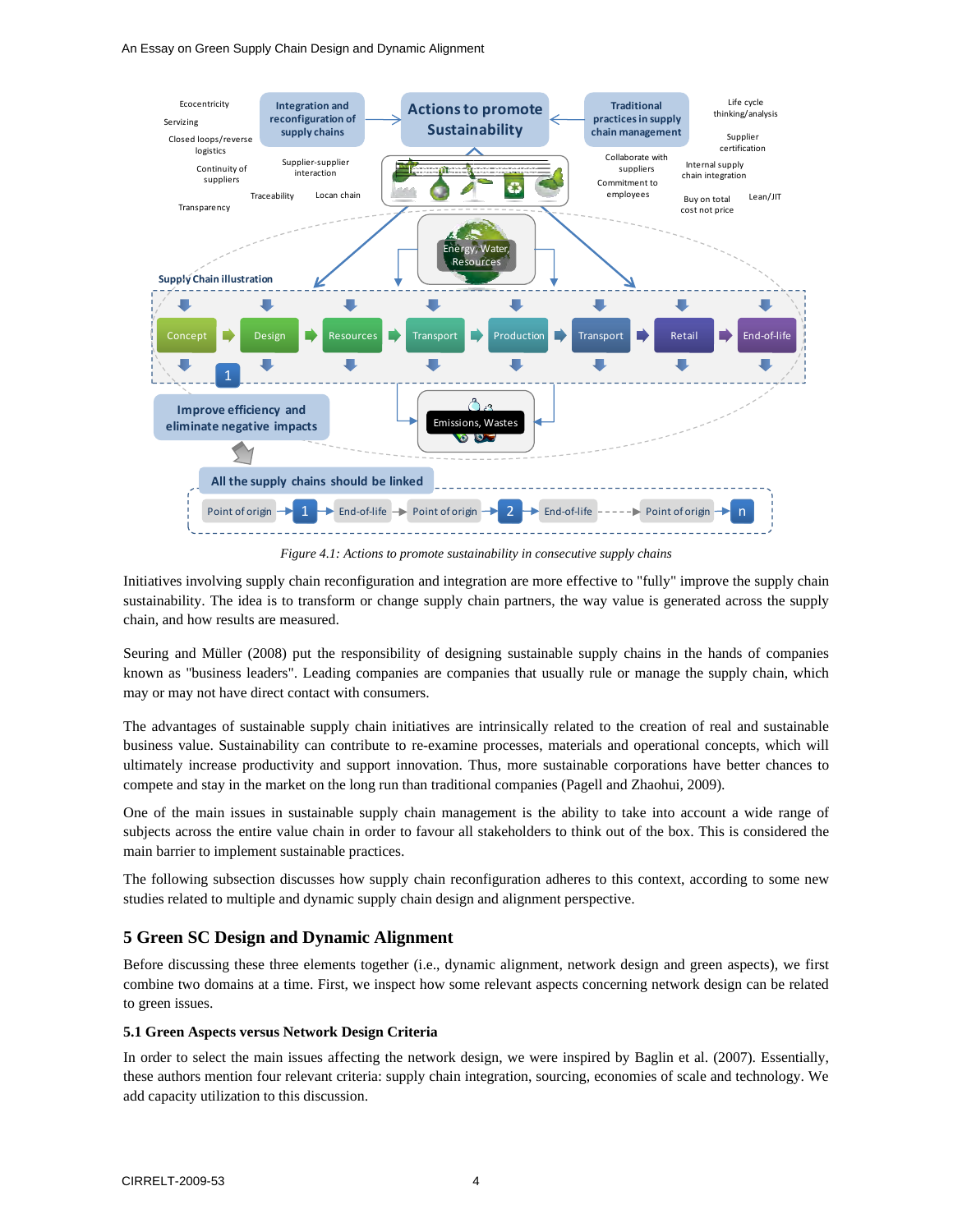Supply chain integration essentially refers to vertical integration. A company can be vertically integrated by owning and managing alone all the different aspects of a product's manufacturing from raw material to distribution. In this case, a vertical company controls all parts of the business. On the other side, less vertical businesses prefer to make use of the outsourcing strategies by transferring some functions not related to the company's core competence to third-party providers. By doing so, one can concentrate on its strength and gain access to specialized partners. This integration degree varies according to the continuum "vertical integration – outsourcing" and diverse levels of verticalization are possible (see Figure 5.1).

In terms of sourcing, it refers to whether the company is being supplied from local or global suppliers. Local suppliers are closely located to the facilities, while global ones are usually found overseas. Local suppliers allow for a faster and more flexible procurement strategy, whereas global ones are more cost-effective and less flexible regarding procurement strategy. In this case, the suppliers' pool can be defined according to the continuum "local – global".

As for the third criterion, i.e. economies of scale, firms can concentrate all of their activities in one or few large facilities to obtain economies of scale and reduce marginal costs. On the other side, smaller production facilities can be created and scattered across the market, thus being closer to clients. Similar to the previous criterion, several degrees of economies of scale exist inside the continuum "centralized – distributed" facilities.

The fourth criterion refers to the employed technology. In this case, the continuum is defined between the extreme cases "specialized – polyvalent". Specialized facilities are more efficient, but less flexible. On the contrary, polyvalent facilities are much more flexible, but less efficient.

Finally, the last criterion is capacity utilization, which varies in the continuum "full capacity – idle capacity". In this case, full capacity means that we try to better occupy all resources, but we limit the ability to absorb possible demand variations. Idle facilities allow for the absorption of eventual demand picks, but they incur additional costs.

These five criteria and their possible variations within their respective continuum are summarized in Figure 5.1.



*Figure 5.1: Supply chain network design criteria* 

Those criteria can be understood from the green point of view. Diverse authors (e.g., Araujo and Oliveira, 2008) support that some of the most important aspects used to evaluate the "greenness" of a given supply chain are greenhouse emissions - GHG (e.g., CO<sub>2</sub>), materials use (e.g., raw materials), energy consumption, waste generation and biodiversity conservation. In spite of the relevance of biodiversity, it cannot be generalized and one needs to discuss it on an individual basis because it depends on the regions where facilities are to be placed. Additionally, as energy consumption and gas emissions are closely related (Stokes, 2009), they will be considered together in our discussion to simplify the logic of it.

This provides us with three green aspects to be considered: Energy/GHG, Materials and Waste. These aspects are used to construct three "conceptual" KPI (key performance indicators) which make a relative dimension, as explained in (1):

$$
KPI_i = \frac{(Green \, aspect_i)}{\Sigma (value \, added)}\tag{1}
$$

where,

9 *i* א*} Energy/GHG, Materials, Waste}* 

<sup>9</sup> *value added = (contribution of the factors of production, e.g. land, labour, and capital goods, to raise the value of products and service generated)* 

<sup>9</sup> *Green aspect* א*} Energy/GHG generation, materials consumption, waste generation}*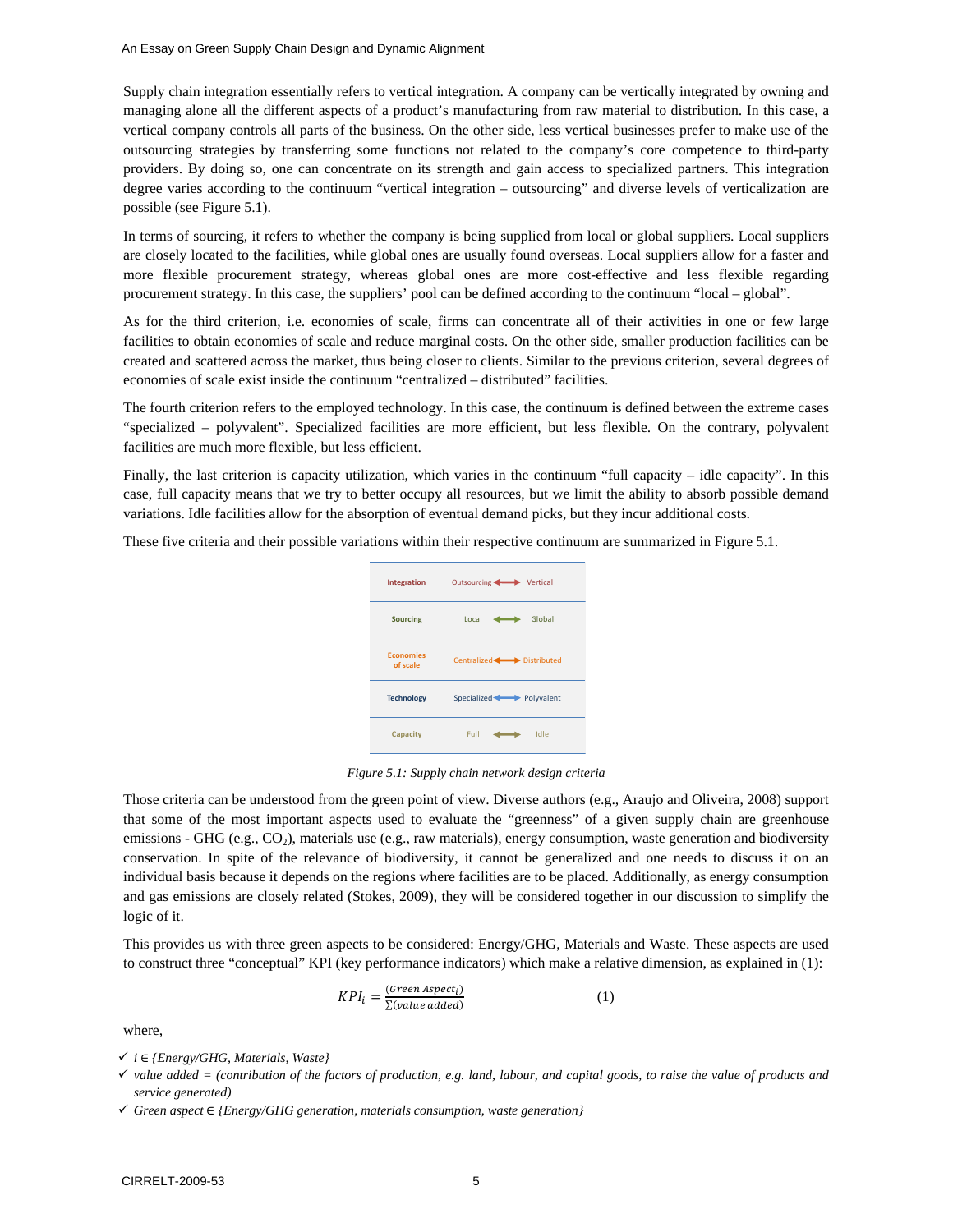The relative dimension allows for a fairer analysis. By doing so, when comparing a supply chain type against another one, the same basis is used, that is the value being added across the supply chain.

Figure 5.2 is an attempt to compare the five network design criteria previously discussed from a green point of view.

| <b>KPI</b>                   | <b>Energy/GHG Materials</b> |       | Waste |                         | <b>Energy/GHG Materials</b> |           | Waste     |
|------------------------------|-----------------------------|-------|-------|-------------------------|-----------------------------|-----------|-----------|
| Integration                  | $^{(+)}$                    | $(+)$ | $(+)$ | Outsourcing Vertical    | $(\cdot)$                   | $(\cdot)$ | $(\cdot)$ |
| <b>Sourcing</b>              | $^{(+)}$                    |       |       | Global<br>Local         | $(-)$                       |           |           |
| <b>Economies</b><br>of scale |                             | $(+)$ | $(+)$ | Centralized Distributed |                             | $(\cdot)$ | (-)       |
| <b>Technology</b>            | $(+)$                       | $(+)$ | $(+)$ | Specialized Polyvalent  | $(-)$                       | $(\cdot)$ | (-)       |
| Capacity                     | $(+)$                       |       |       | Full<br>Idle            | $(\cdot)$                   |           |           |

*Figure 5.2: Supply chain network design and some green tradeoffs* 

In Figure 5.2 the (+) sign means that the aspect evaluated has a positive impact. For example, outsourcing tends to have a positive impact on energy consumption and GHG emissions since more specialized and efficient partners are used in the network. On the contrary, (-) denotes that the aspect is negative. For example, highly verticalized firms managing everything from the source of raw materials to the final consumption tend to be less efficient in terms of energy and GHG emissions. The main reason for that is related to the fact that companies that focus on their core competence tend to have more efficient business processes and resources. As efficiency is tightly related to energy consumption and gas emissions, we raise the hypotheses schematized in Figure 5.2. Note that in this case, we are not discussing whether the verticalization process will require more transportation or not.

At this point it is important to make two relevant remarks. The first one is that these hypotheses show that businesses tend toward this situation in general terms, but several exceptional situations may exist. The second one is related to an important property of this logic: the three green criteria are mirrored in regards of the continuum between the extreme cases. For example, if on the right hand side we have a positive impact, on the left hand side the impact will be the opposite, thus negative. Both logics employed are valid for the remaining criteria and the green point of view. In what follows, we present the remaining issues.

Similarly to Energy/GHG, firms making an intelligent use of outsourcing practices can be more efficient, which can importantly contribute to obtain proficient business processes and resources, thus reducing waste generation and material burning ups. By being responsible of all processes through the supply chain, like in vertical businesses, firms tend to be less efficient, hence increasing the probability of generating larger quantities of emissions and waste.

In terms of sourcing, we argue that local sourcing favours less transportation use, since suppliers are closer, therefore reducing energy consumption and GHG emissions. We cannot make the same hypothesis for materials consumption and waste generation since we are not able to identify direct correlations. This is due to the fact that one of the most important reasons for going global is to reduce costs through the use of the well known LCC (low cost countries), which does not necessarily imply more process efficiency.

The third criterion, i.e. economies of scale, is known to be strongly correlated to process efficiency. From this, we suggest that larger facilities tend to provide superior performance in terms of materials consumption and waste. In contrast, highly distributed networks tend to have less efficient manufacturing processes, consequently generating more environmental impacts for these two aspects. As for Energy/GHG, we believe that it is also another criterion that has to be discussed on an individual basis because it may induce an important trade-off, considering manufacturing processes efficiency and transportation. For example, a distributed model typically requires less transportation because all facilities are closer to the market, while in centralized models more transportation is required. On the other hand, centralized models are more Energy/GHG efficient, but require more transportation. Thus, this criterion cannot be generalized appropriately.

The fourth criterion is related to whether technology is specialized or polyvalent. Specialization is also strongly associated with efficiency, making us believe that specialized facilities generates less waste, employ relatively less materials per value added and are more Energy/GHG efficient than polyvalent ones. However, specialized facilities cannot react properly to market variations.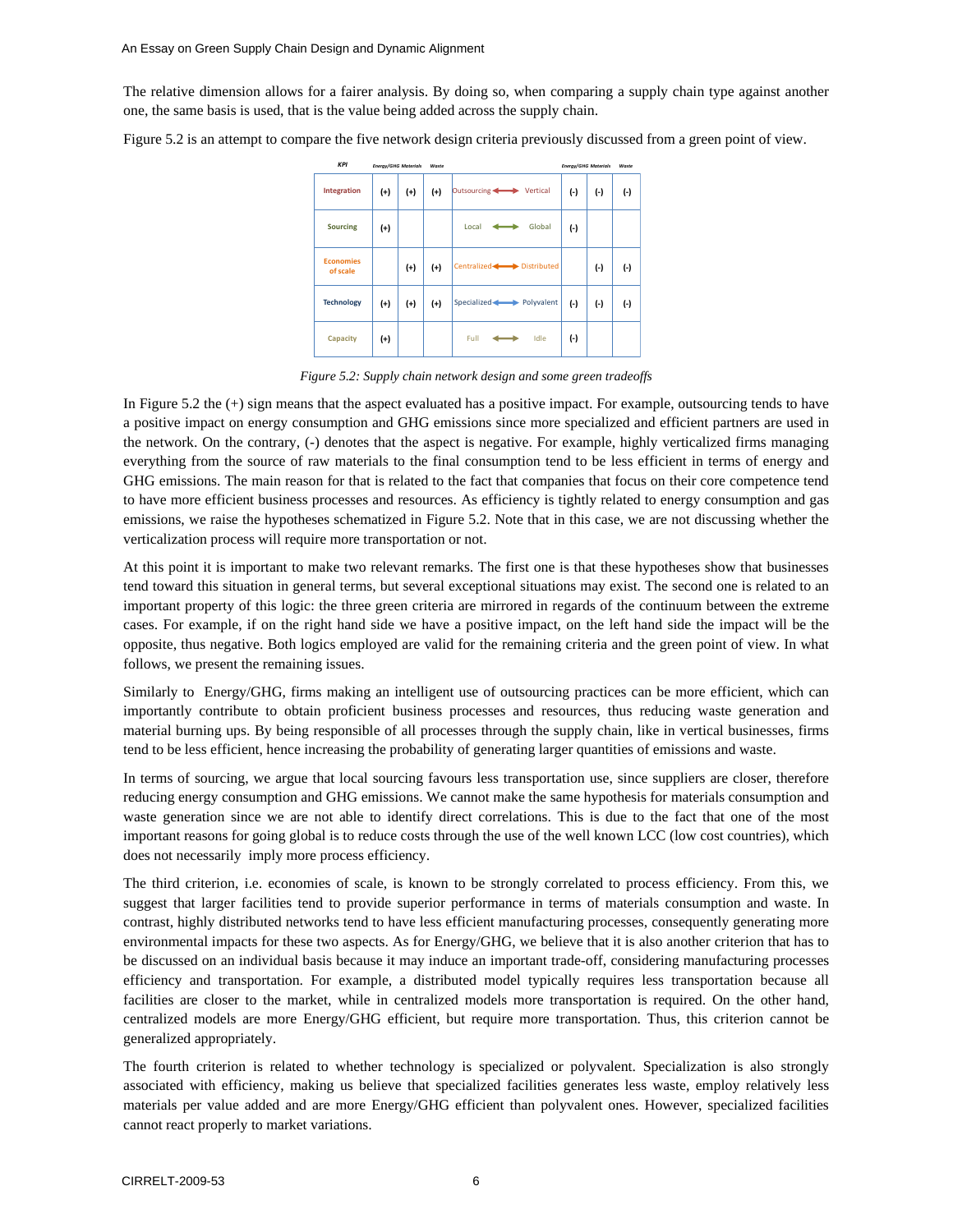Finally, we hypothesize that capacity utilization can also have an environmental impact from the network design perspective. By better managing capacity, meaning favouring its maximum utilization<sup>1</sup>, one is supposed to consume less energy and emit less GHG per value added than the idle capacity. As it will be discussed in the next subsection, the problem with this criterion is that sometimes idle capacity needs to be considered in some supply chain types to obtain superior flexibility. As for the two other aspects (materials and waste), we believe that they are much more correlated to production rates rather than to the network structure.

The following subsection discusses how these network design criteria can be understood from the dynamic alignment perspective.

#### **5.2 Dynamic Supply Chain Types versus Network Design Criteria**

This section combines the five network design criteria (Subsection 4.1) with the notion of supply chain alignment discussed previously in Section 2. Figure 5.3 summarizes the basic idea.



*Figure 5.3: Dynamic Supply Chain Types versus Network Design Criteria* 

In Figure 5.3, the "open" criterion refers to a situation where one needs to evaluate the situation on an individual basis.

We hypothesize that the fully flexible supply chain tends to have the following structure:

- $\checkmark$  Integration: "outsourcing" is largely used in order to obtain flexibility in terms of i) different competences to support the development of a creative value proposal for customers as well as a fast time to market and ii) capacity to support demand variations.
- $\checkmark$  Sourcing: in some situations, when the supply chain value proposal is the most important parameter, the supply chain tends to be rather "global", because a fully flexible supply chain needs to use a wide net of partners and suppliers to support different requirements from an unpredictable environment. Those suppliers and partners are very often far away from each other and the company has to look for the required competences where they exist. On the other hand, when response time is crucial, "local" sourcing is preferred for faster requirements adjustments. Thus, fully flexible supply chains have their sourcing criteria "open", decided on an individual basis.
- $\checkmark$  Economy of scale: fully flexible businesses tend to be close to the client, so they are rather "distributed" when the market is distributed. Also, a distributed structure can be useful to accommodate different modals requirements and variations in terms of volume and specification. In this case, economy of scale gains and efficiency are not critical to this type of supply chain. The capacity to react creatively is the most important issue.
- 9 Technology: tendency to be "polyvalent" to accommodate different customers' requirements and better support innovations.
- $\checkmark$  Capacity: "idle" to accommodate demand variations and demand picks. Capacity works as a buffer for fully flexible supply chains.

Exactly on the opposite hand of a fully flexible situation, the lean supply chain has the following network design structure:

 $\checkmark$  Integration: this attribute can be considered "open". A lean supply chain may be "vertical" in order to obtain cost reductions and economies of scale. However, if there are other suppliers that can provide the same product at the same quality with reduced costs and similar reliability in delivery, then "outsourcing" may be a better option.

<sup>&</sup>lt;sup>1</sup> In this case we are not considering a situation where capacity is occupied to its maximum limits, for example 99%. In this situation, very frequently *performance tends to decrease significantly.*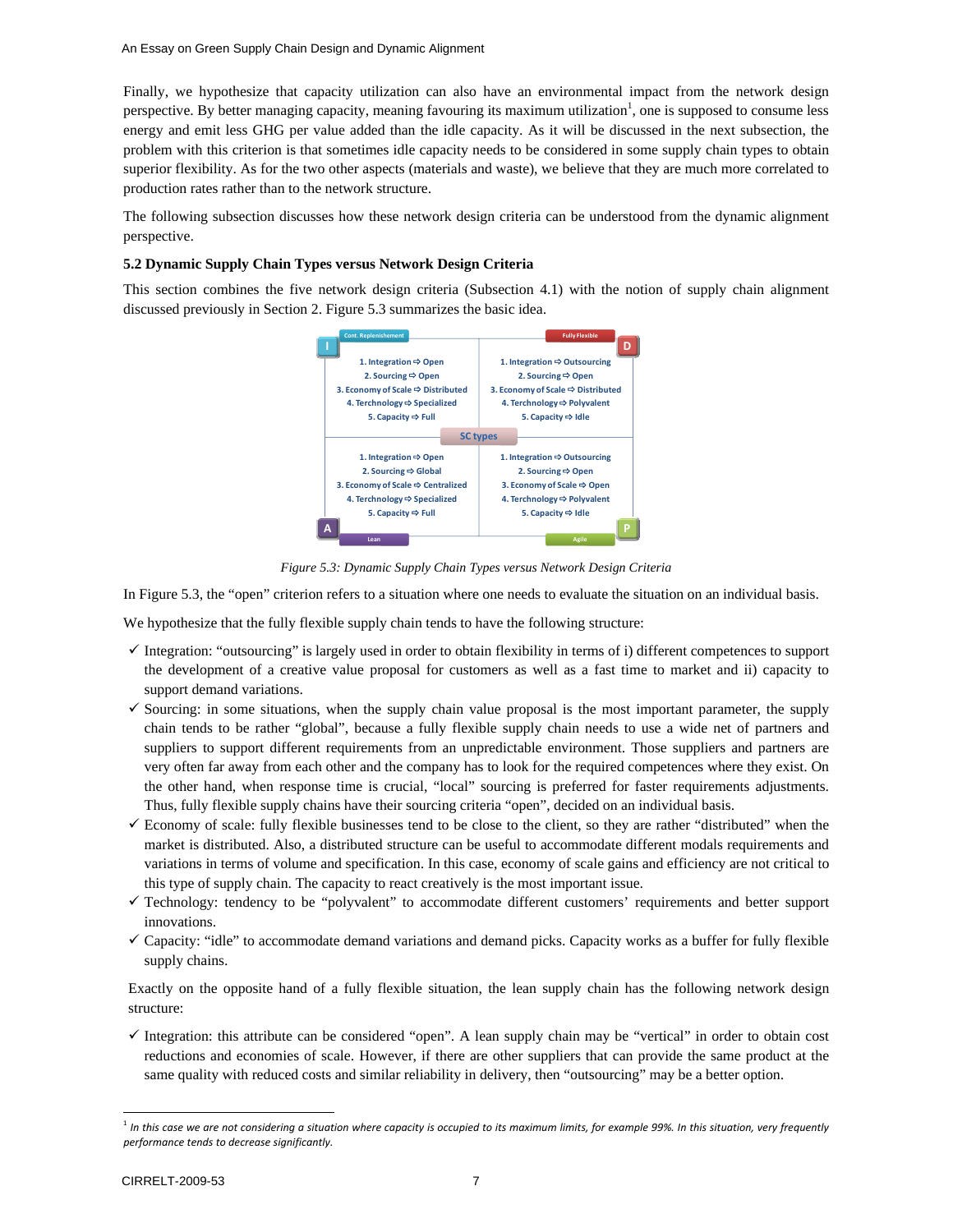- $\checkmark$  Sourcing: the main attributes are costs and reliability in delivery. As lead time is not a critical attribute to supply, the sourcing tends to be "global".
- $\checkmark$  Economy of scale: tends to be "centralized" to obtain high volumes and cost reductions, the focus being efficiency.
- $\checkmark$  Technology: tends to be rather "specialized" with very limited flexibility. Due to demand stability, lean supply chains do not need to be very flexible.
- $\checkmark$  Capacity: facilities tend to have high occupation levels, so a "full" situation is desired and little waste is allowed.

The third supply chain type refers to the agile approach, whose network structure can be described as follows:

- $\checkmark$  Integration: tends to perform "outsourcing" in order to obtain flexibility to support demand variations. Compared to the fully flexible situation, the agile supply chain is a less radical situation, but outsourcing remains an interesting option. A typical example would be Dell, which employs outsourcing strategically for faster market responses.
- $\checkmark$  Sourcing: "open" is probably the general situation. For example, in some cases sourcing tends to be "local" to allow for supply lead time reductions in regards with high value or strategic components. Dell can be considered a good example, because all of its main suppliers are closely located to its facilities (less than 40 km in US), which allows a fast response to demand changes. Sometimes a hybrid approach ("global" and "local") is necessary and Zara is an interesting case. In this situation, suppliers of commodities are located in China, due to the fact that they provide lower prices for non critical raw materials. On the contrary, suppliers for specific ones (normally related to fastpaced innovation) used in new products are close to the facility in Spain.
- $\checkmark$  Economy of scale: we believe that it is rather "open". The examples provided in the last paragraph also illustrate this situation. Zara basically follows a centralized approach with a single plant in Spain, whereas Dell decided to locate its facilities worldwide, in the USA, Morocco, Brazil, Ireland, Poland, China, Malaysia, and India. Both are known agile cases, according to Gattorna (2006).
- $\checkmark$  Technology: more polyvalent" due to demand instability.
- $\checkmark$  Capacity: tends to be rather "idle" to accommodate demand variations and demand picks. Capacity works as a buffer for agile supply chains, as for fully flexible supply chains.

On the opposite side, there is the continuous replenishment situation, which usually has its network structure defined as follows:

- $\checkmark$  Integration: in this type of supply chain it is critical to maintain a good service level, as agreed with customers. Decision about which level of vertical integration can be used depends on the suppliers' reliability, thus the integration strategy is believed to be "open". When a reliable suppliers' base is available in the vendors' market, the "outsourcing" option can be quite interesting. Otherwise, it is important to keep operations under control and the "vertical" option may be better suitable.
- $\checkmark$  Sourcing: similar to the vertical integration logic, the sourcing strategy tends to be "open". As lead time is not a critical attribute to supply, the sourcing may be "global" if this option is acceptable in terms of reliability. If it is not the case, the sourcing shall be "local".
- $\checkmark$  Economy of scale: can be both, but is generally close to the client. It is "distributed" when the market is distributed.
- $\checkmark$  Technology: rather "specialized" due to demand stability. Besides, as the customers are well known and decisions can be made together, the acquisition of a new technology can be part of an agreement between both players.
- $\checkmark$  Capacity: tends to be rather "full" due to demand stability, but is usually planned collaboratively.

It is important to remember that the discussion about these network design criteria represents just a trend according to the authors' points of view and that several exceptional cases are possible.

The following subsection examines some possible green tradeoffs for each supply chain type.

#### **5.3 Basic Tradeoffs in Green Supply Chain Design and Dynamic Alignment**

This subsection provides a first general framework towards combining green aspects with network design criteria in order to verify which environmental tradeoffs companies will probably have to face when dealing with multiple supply chains according to the dynamic alignment theory proposed by Gattorna (2006). Figure 5.4 schematizes these main tradeoffs.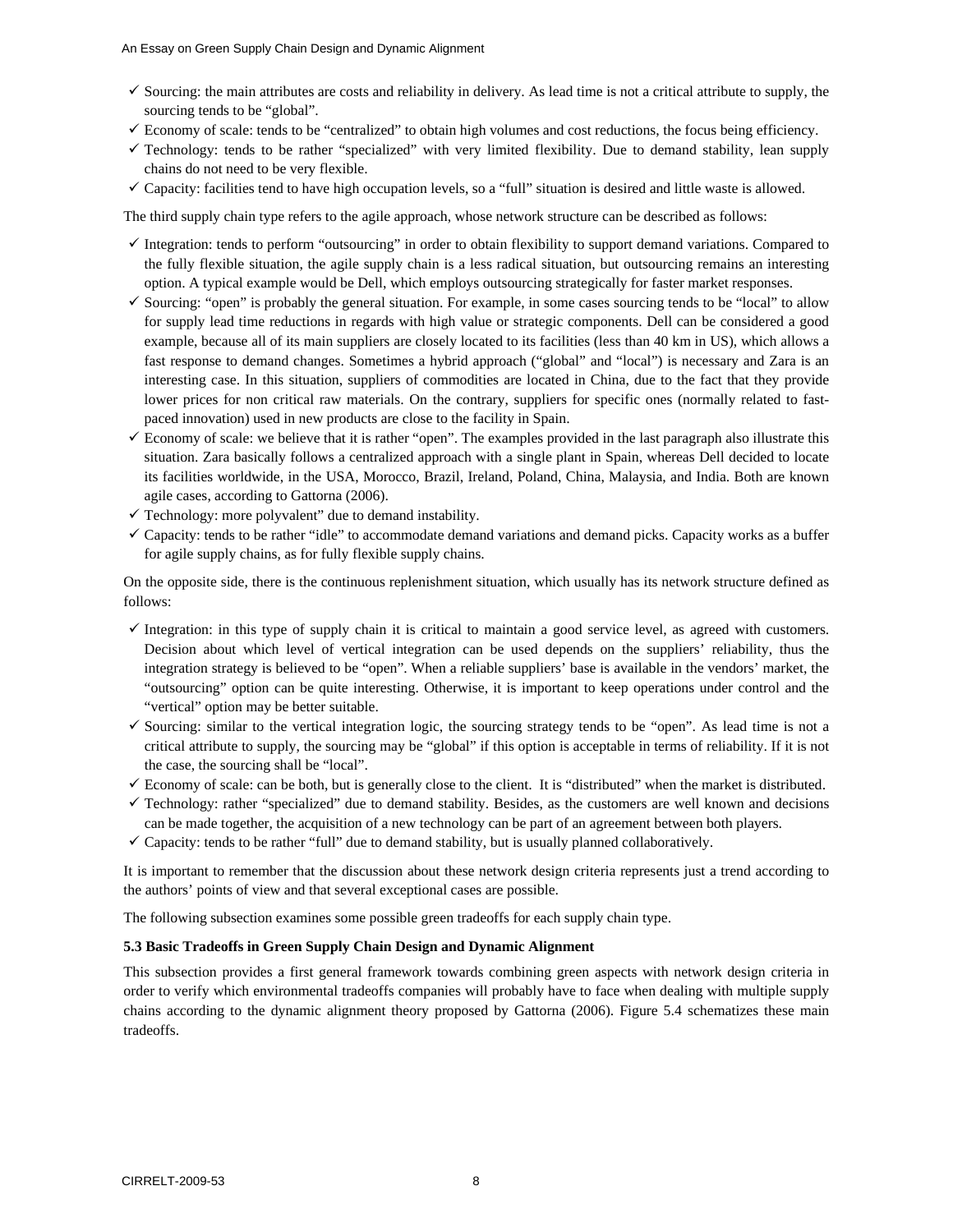An Essay on Green Supply Chain Design and Dynamic Alignment



*Figure 5.4: Main green tradeoffs to be managed* 

Two possible situations exist in Figure 5.4:

1) Attention points: refer to a situation where the network design criterion being inspected is considered "open". In this case, the network designer will have to evaluate it on an individual basis and should not leave this criterion too close to the negative side of the continuum, if a green situation is desired. For example, for a fully flexible supply chain, there is no typical "sourcing" strategy. In this case, one can navigate between local and global approaches, but it is known that global sourcing is usually less efficient in terms of energy/GHG emissions. In this case, the network designer will have to deal with this issue carefully. This is a situation where only one attention point exists (see Figure 5.4).

2) Critical points: in this case, the option considered suitable for the supply chain type is conflicting with some green requirements. For example, a fully flexible supply chain tends to employ polyvalent technologies, but this kind of technology is generally less efficient in terms of energy/GHG, materials consumption and waste generation. In this situation, three critical points exist (see Figure 5.4) and the issues at stake will have to be managed accordingly. Perhaps alternatives to compensate and balance environmental impacts will be needed.

As one can observe in Figure 5.4, the fully flexible supply chain is probably the most complex situation to be managed, due to the fact that six critical points and one attention point exist. Attention points are more flexible and network designers can work on them in order to reduce their impact. On the contrary, critical points are more complex because they refer to important requirements to serve very flexible clients, thus they are difficult to change. In this case, more radical green initiatives may be envisaged. For example, since critical points related to Energy/GHG are present three times in fully flexible environments (see Figure 5.4), the company will probably have to evaluate the possibility of employing alternative energies including solar, wind, biomass, biofuel and others to reduce environmental impacts and better attain green requirements. Other initiatives can also be evaluated, such as buying carbon credits, promote the use of clean technologies, etc.

The agile supply chain is also a complex situation to manage since three attention points and four critical points are present. Polyvalent technology and idle capacity are normally correlated to lower green performance. Some attention points related to vertical integration and sourcing strategies also exist, but supply chain designers have more flexibility to deal with them.

The continuous replenishment and lean supply chains represent less complex situations, because in general terms it is easier to create a network of facilities respecting green requirements. Despite the fact that three attention points are present for each supply chain type, only a few critical points exist, i.e. two for continuous replenishment and one for the lean supply chain.

Hence, two groups of supply chain types exist: on the right hand side, fully flexible and agile supply chains, considered the most complex situations to manage in order to attain superior green performance; on the left hand side, continuous replenishment and lean supply chains stand for an easier situation to manage, where there are fewer critical points. We strongly believe that this is related to one characteristic of these supply chain types: demand is rather instable and less predictable, so they require more flexibility and produce less efficiency.

Next subsection explains how the proposed theoretical framework will be validated and will help the team with business transformation projects.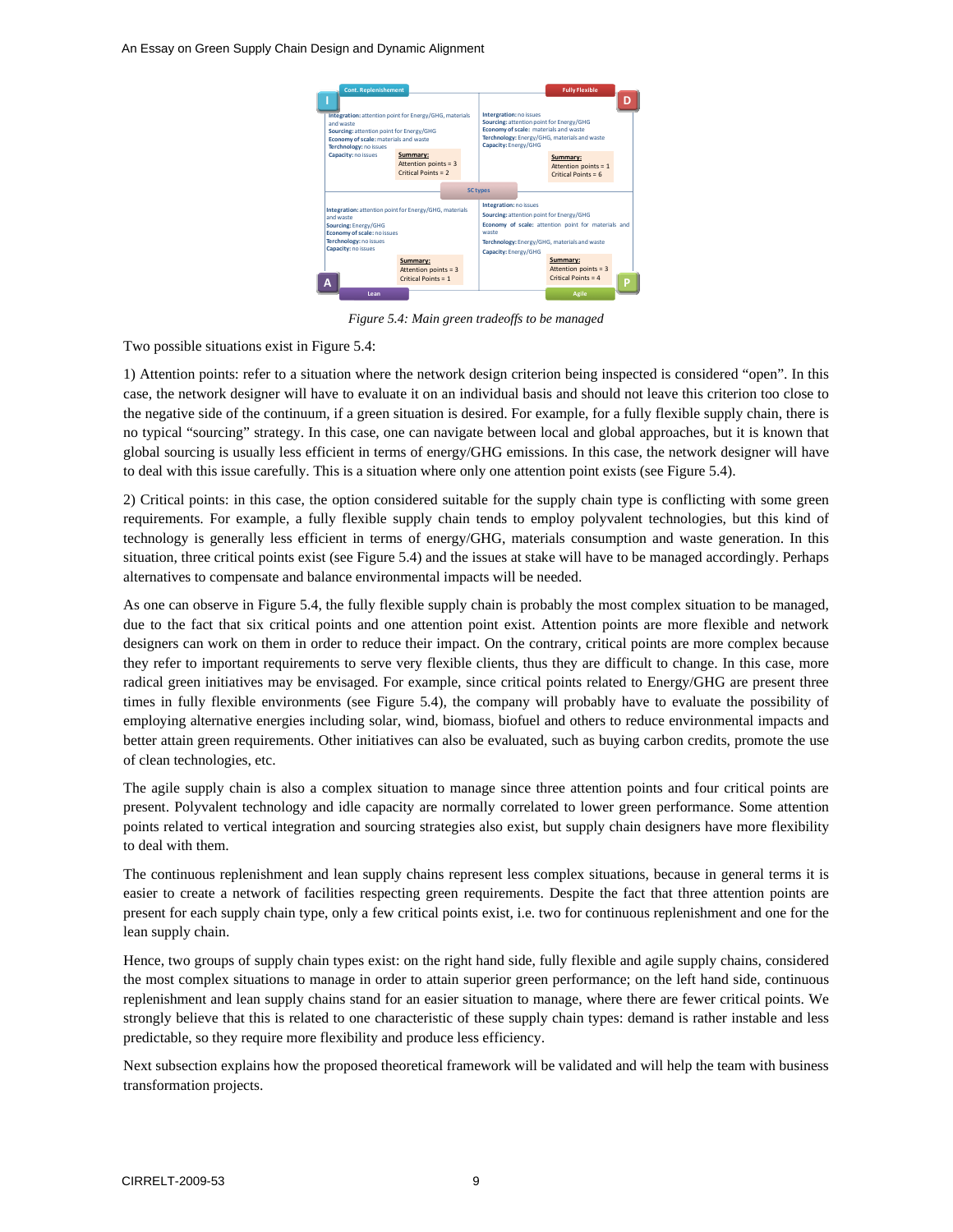### **6 Future Applications**

Together, Axia Consulting and Modellium Inc. are working on transformation projects in Latin America, using both the network design approach and the multiple supply chain dynamic alignment theory. Large quantities of information are being gathered and a database is built for diverse supply chain structures in various industrial sectors. Up to now, a database for the cosmetics industry has already been created and is currently under study. The researchers and consultants are looking for other distinctive sectors of possible use, such as electronics and consumer goods.

With several industrial sectors mapped together and enough information gathered, the team will use simulation to create several supply chain scenarios. Simulations will be performed using a network design optimizer, the Supply Chain Studio®. The framework proposed in this paper will help the team to identify possible scenarios to be created in terms of network design structures and multiple supply chain alignment options. It will be possible to combine the five criteria with the four supply chain types studied in this text. By performing simulations, the three green aspects (Energy/GHG, materials and waste) will be considered in evaluating the hypothetical tradeoffs raised in the last subsection.

By doing so, this study will help to better understand these tradeoffs and validate the proposed framework, using real data from different industry sectors. Improved versions of this paper are to be published shortly.

#### **7 Final Remarks and Conclusions**

We strongly believe that the proposed theoretical framework is an innovation in the domain, since it is, to our knowledge, the first work combining network design principles with the multiple and dynamic supply chain alignment theory, from a green supply chain perspective.

By combining these concepts, we intend to bring attention to the fact that several tradeoffs exist when designing different supply chains serving distinctive customers that also try to better preserve the environment. The proposed framework is a first step towards a more definitive discussion.

The next stage in our work is to proceed to simulations and validate through experimentation the basic premises of this framework. In order to do so, we are using real data from different industry sectors. The framework will support the team in creating scenarios which will allow for the quantitative evaluation of the discussed green supply chain tradeoffs.

#### **References**

- Aberdeen (2008). Supply Chain Network Design: Architecting a Green Future, *Research Brief*, Aberdeen Groupe, April, 2008.
- Adizes, I. (1985). *How to Solve the Mismanagement Crisis*, Santa Monica: Dow-Jones-Irwin, 5th Printing.
- Araujo, J. B. and Oliveira, J.F.G. (2008). Proposal of a Methodology Applied to the Analysis and Selection of Performance Indicators for Sustainability Evaluation Systems. In: *Curran, R.; Chou, S.Y.; Trappe, A.. (Org.). Collaborative Product and Service Life Cycle Management for a Sustainable World*. London: Springer, 593-600.
- Azevedo, R.S.C., D'Amours, S. and Rönnqvist, M. (2008). SCM process-oriented framework a theoretical proposal. *The 3rd World Conference on Production and Operations Management (POM)*, Tokyo, Japan.
- Baglin, G, Bruel, O., Garreau, A., Greif, M., Kerbache, L. and Delft, C.V. (2007). *Management industriel et logistique : concevoir et piloter la supply chain*. Paris: Economica, 2007.
- Bremer, C.F., Azevedo, R.C., Aravechia, C. and Horta, L.C. (2009a). Supply Chain Alignment Brazilian Style. In: *Dynamic Supply Chain Alignment - A New Business Model for Peak Performance in Enterprise Supply Chains Across All Geographies*. London: Gower Publishing, June, 2009.
- Bremer, C.F., Azevedo, R.C. and Klen, A.P. (2009b). Long-lasting business transformation in value chains. *Seventh Annual Supply Chain Management Symposium*. October 28 - 30 2009, Toronto, Ontario, Canada.
- Cooper, M., Lambert, D.M. and Pagh, J.D. (1997). Supply Chain Management: More Than a New Name for Logistics. *The International Journal of Logistics Management* 8, 1, 1 -14.
- Elkington, J. (1998). Cannibals with Forks The Triple Bottom Line of 21st Century Business. *Environmental Quality Management* 8, 37.
- Gattorna, J. (2006). *Living Supply Chains: How to mobilize the enterprise around delivering what your customer want*. London: FT Prentice.
- Hutchins, M.J. and Sutherland, J.W. (2008). An exploration of measures of social sustainability and their application to supply chain decisions. *Journal of Cleaner Production* 16, 1688–1698.